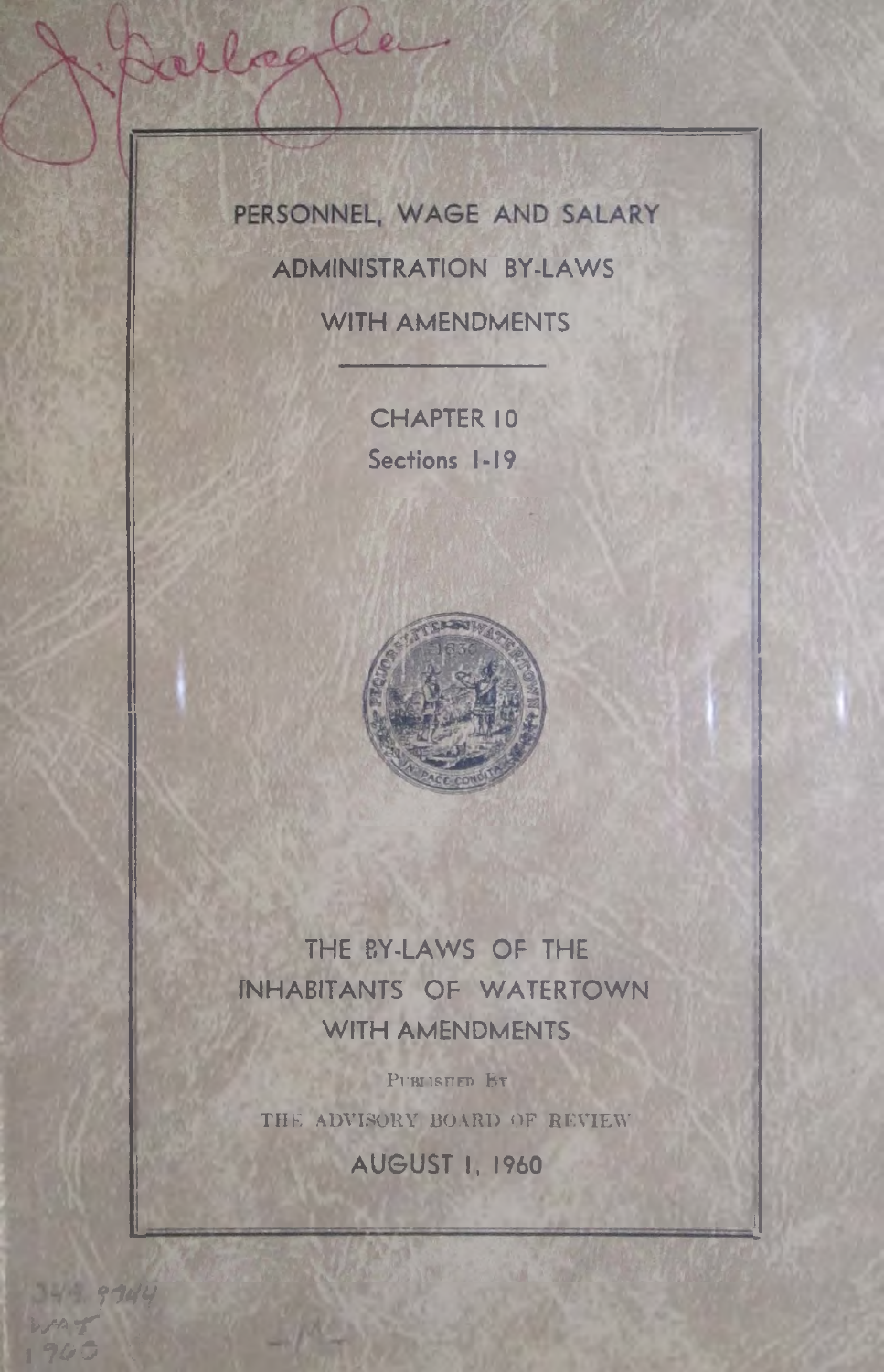### **ADJOURNED ANNUAL MEETING**

## **April 13, 1949**

#### Article 26

On motion duly made and seconded, it was VOTED: Pursuant to the authority contained in Section 108A of Chapter 41 of the General Laws to amend the By-Laws of the Town by adding thereto Chapter 10, Section 1-14 inclusive to be titled " Personnel. Wage and Salary Administration," as follows:

# **CHAPTER 10**

## **Personnel, Wage and Salary Administration**

A By-Law governing the adoption of the Classification and Compensation plans for positions in the Town service.

#### SECTION 1—Compensation of Officers and Employees.

Subject to the provisions of this by-law the salary or compensation of employees of the Town shall be established.

#### SECTION 2—Adoption of Classification Plan.

That the classification and standardization of all positions in the town service as contemplated and adopted by the Civil Service Commission, with such amendments or changes as may be made thereto, be and the same are hereby adopted as the classification plan for all positions in the town service. The titles of the classes of positions named shall forthwith become the official titles of every position allocated to the respective classes and shall be used on all payrolls, budget estimates and official records and reports relating to such positions.

#### SECTION 3—Adoption of Compensation Plan.

That the salary and wage schedules for the respective classes of positions as arranged under appropriate services of the classification plan and set forth in the following sections, with such amendments as may be made thereto from time to time by the Town Meeting, be and the same are hereby adopted and shall constitute the "COMPENSATION PLAN." Said "COMPENSATION PLAN" establishing the standard salary schedules is, in words, letters, and numerals, as hereafter follows.

#### SECTION 4—Salary Schedules for Positions in the Administrative and Clerical Service:

"That the following salary schedules for positions in the Administrative and Clerical Service and the same are hereby adopted as the standard salary schedules for all such positions in the town service: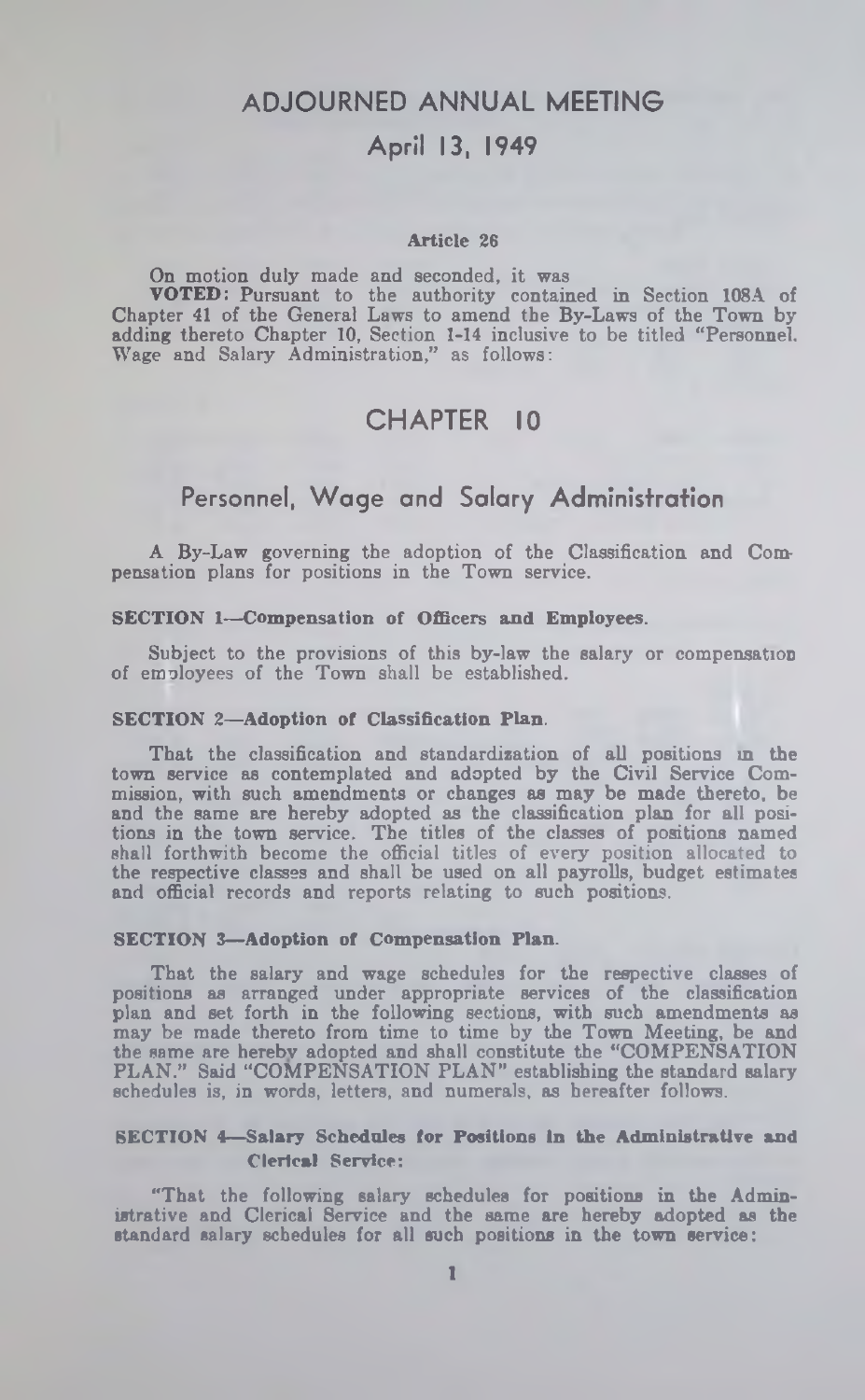|                                                                                                                         | Standard Basic Salary<br>Intermediate Range |                                           |                                              |                                           |
|-------------------------------------------------------------------------------------------------------------------------|---------------------------------------------|-------------------------------------------|----------------------------------------------|-------------------------------------------|
|                                                                                                                         | Minimum                                     | After<br>1st<br><b>Year</b>               | After<br>2nd<br><b>Year</b>                  | Maximum<br>After<br>3rd<br>Year           |
| GRADE 3-A                                                                                                               |                                             |                                           |                                              |                                           |
| Junior Clerk<br>Junior Clerk-Typist<br>Junior Clerk-Stenographer<br>Clerk-Cashier                                       | 2.815<br>2,815<br>2.815<br>2.815            | 2.945<br>2.945<br>2.945<br>2.945          | 3,085<br>3,0 <sub>S5</sub><br>3.085<br>3.085 | 3.215<br>3,215<br>3.215<br>3,215          |
| GRADE 4                                                                                                                 |                                             |                                           |                                              |                                           |
| Senior Clerk<br>Senior Clerk-Typist<br>Senior Clerk-Stenographer<br>Telephone Operator<br>Transcribing Machine Operator | 3,215<br>3.215<br>3.215<br>3.215<br>3,215   | 3.355<br>3.355<br>3.355<br>3.355<br>3.355 | 3.485<br>3.485<br>3.485<br>3.485<br>3.485    | 3.625<br>3.625<br>3.625<br>3.625<br>3.625 |
| GRADE 5-A                                                                                                               |                                             |                                           |                                              |                                           |
| Permanent Assistant Registrar                                                                                           | 3.625                                       | 3.755                                     | 3.895                                        | 4.025                                     |
| <b>GRADE 6</b>                                                                                                          |                                             |                                           |                                              |                                           |
| Principal Clerk-Typist<br>Pr neipal Clerk-Stenographer<br>Confidential Secretary                                        | 3.775<br>3,775<br>3.775                     | 3.915<br>3.915<br>3.915                   | 4.045<br>4.045<br>4.045                      | 4.185<br>4.185<br>4.185                   |
| Senior Clerk Typist,                                                                                                    | 3.775                                       | 3.915                                     | 4,045                                        | 4.185                                     |
| Billing Machine Operator                                                                                                | 3,77.5                                      | 3.915                                     | 4.045                                        | 4.185                                     |
| <b>Minimum</b><br>GRADE 11-A                                                                                            | 1st<br>Year                                 | <b>After</b><br>2nd<br>Year               | <b>After</b><br>3rd<br>Year                  | Maximum<br>After<br>4th<br><b>Year</b>    |
|                                                                                                                         | 5,800                                       | 6,170                                     | 6,540                                        | 6,960                                     |

### **SECTION 5— Salary Schedules for Positions in the Agriculture (Including Conservation) Service:**

''That the following salary schedules for positions in the Agriculture (including Conservation) Service and the same are hereby adopted as the standard salary schedules for all such positions in the town service :

### GRADE 8

| 4.385<br>Forestry<br>4.185<br>Foreman | 4.585 | 4.785 | 5,005 |
|---------------------------------------|-------|-------|-------|
|---------------------------------------|-------|-------|-------|

2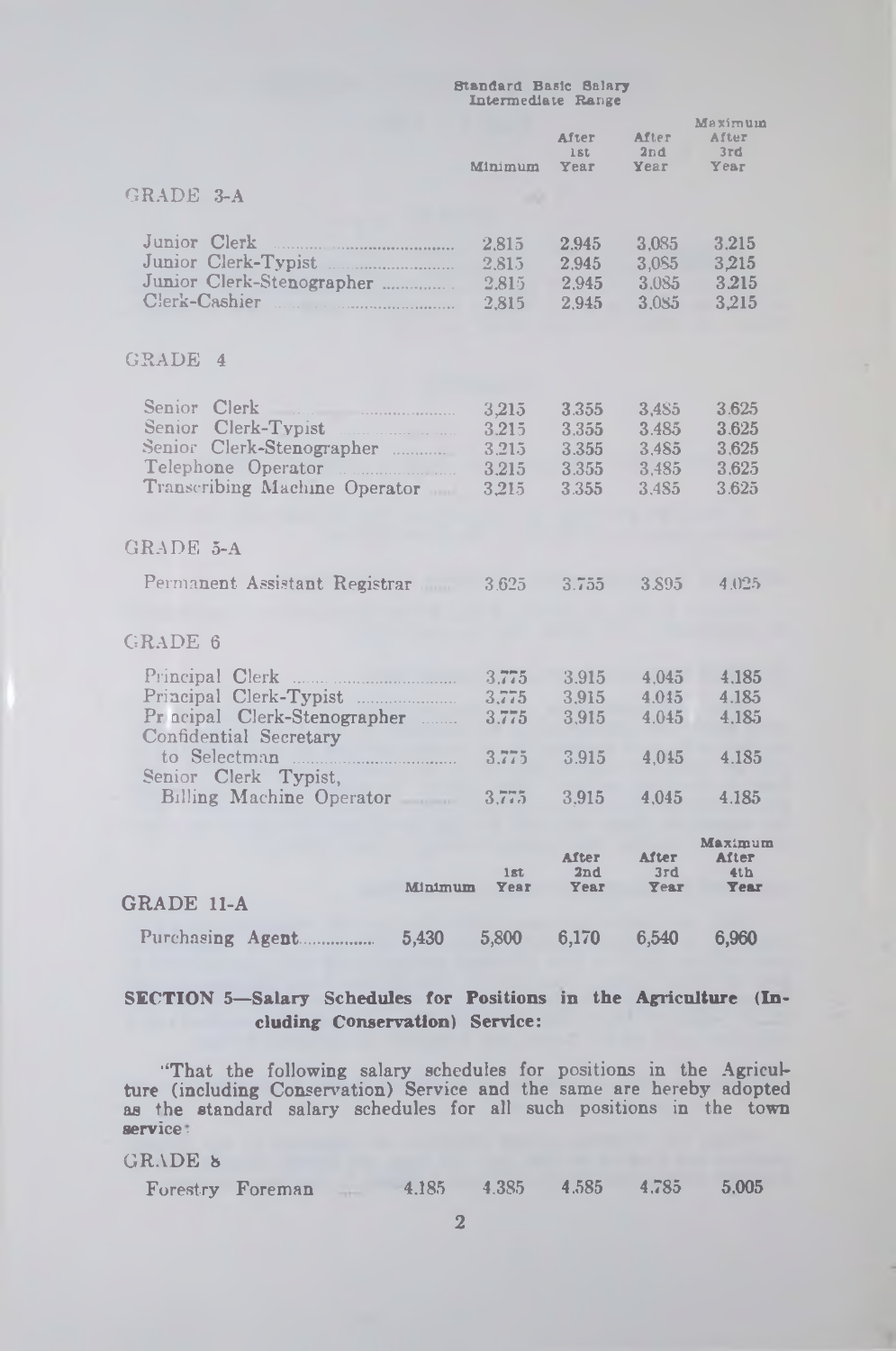#### SECTION 6—Salary Schedules for Positions in the Custodian (Including Domestic) Service:

"That the following salary schedules for positions in the Custodian including Domestic) Service and the same are hereby adopted as the standard salary schedules for all such positions in the town service:

# Standard Basic Intermediate Salary Range

|                           | Minimum | <b>After</b><br>1st<br>Year | After<br>2nd<br><b>Year</b> | Maximum<br>After<br>3rd<br>Year |
|---------------------------|---------|-----------------------------|-----------------------------|---------------------------------|
| GRADE 5-B                 |         |                             |                             |                                 |
| Jr. Building Custodian    | 3.645   | 3.775                       | 3.915                       | 4.045                           |
| <b>GRADE 6-B</b>          |         |                             |                             |                                 |
| Senior Building Custodian | 3.915   | 4.045                       | 4.185                       | 4.315                           |

#### SECTION 7— Salary Schedules for Positions in the Library Service

"That the tolowing salary schedules for positions in the Library Service and the same are hereby adopted as the standard salary schedules for all such positions in the town service:

|                                        | Mindmum | $1 - 1$<br><b>Year</b> | <b>After</b><br>2 <sub>nd</sub><br><b>Year</b> | <b>After</b><br>3rd<br><b>Year</b> | Maximum<br><b>After</b><br><b>Ith</b><br><b>Zear</b> |
|----------------------------------------|---------|------------------------|------------------------------------------------|------------------------------------|------------------------------------------------------|
| <b>GRADE 3-A</b>                       |         |                        |                                                |                                    |                                                      |
| Library Assistant                      | 2,615   | 2,745                  | 2,885                                          | 3,015                              | 3,155                                                |
| <b>GRADE 4</b>                         |         |                        |                                                |                                    |                                                      |
| Sub-professional Library<br>Technician | 3,085   | 3,215                  | 3.355                                          | 3,485                              | 3,625                                                |
| GRADE 6-B                              |         |                        |                                                |                                    |                                                      |
| General Assistants                     | 3,710   | 3,840                  | 3,980                                          | 4,110                              | 4.250                                                |
| <b>GRADE 7</b>                         |         |                        |                                                |                                    |                                                      |
| Junior Dept. Heads                     | 3,680   | 3,880                  | 4.080                                          | 4.280                              | 4,480                                                |
| <b>GRADE 8</b>                         |         |                        |                                                |                                    |                                                      |
| Senior Dept. Heads                     | 4,060   | 4,260                  | 4,460                                          | 4.660                              | 4,880                                                |
| <b>GRADE 9-A</b>                       |         |                        |                                                |                                    |                                                      |
| Assistant Librarian                    | 4,680   | 5,040                  | 5,400                                          | 5,750                              | 5.830                                                |
| GRADE 11-A                             |         |                        |                                                |                                    |                                                      |
| Librarian (Chief)                      | 5,840   | 6.200                  | 6,550                                          | 6,910                              | 7.090                                                |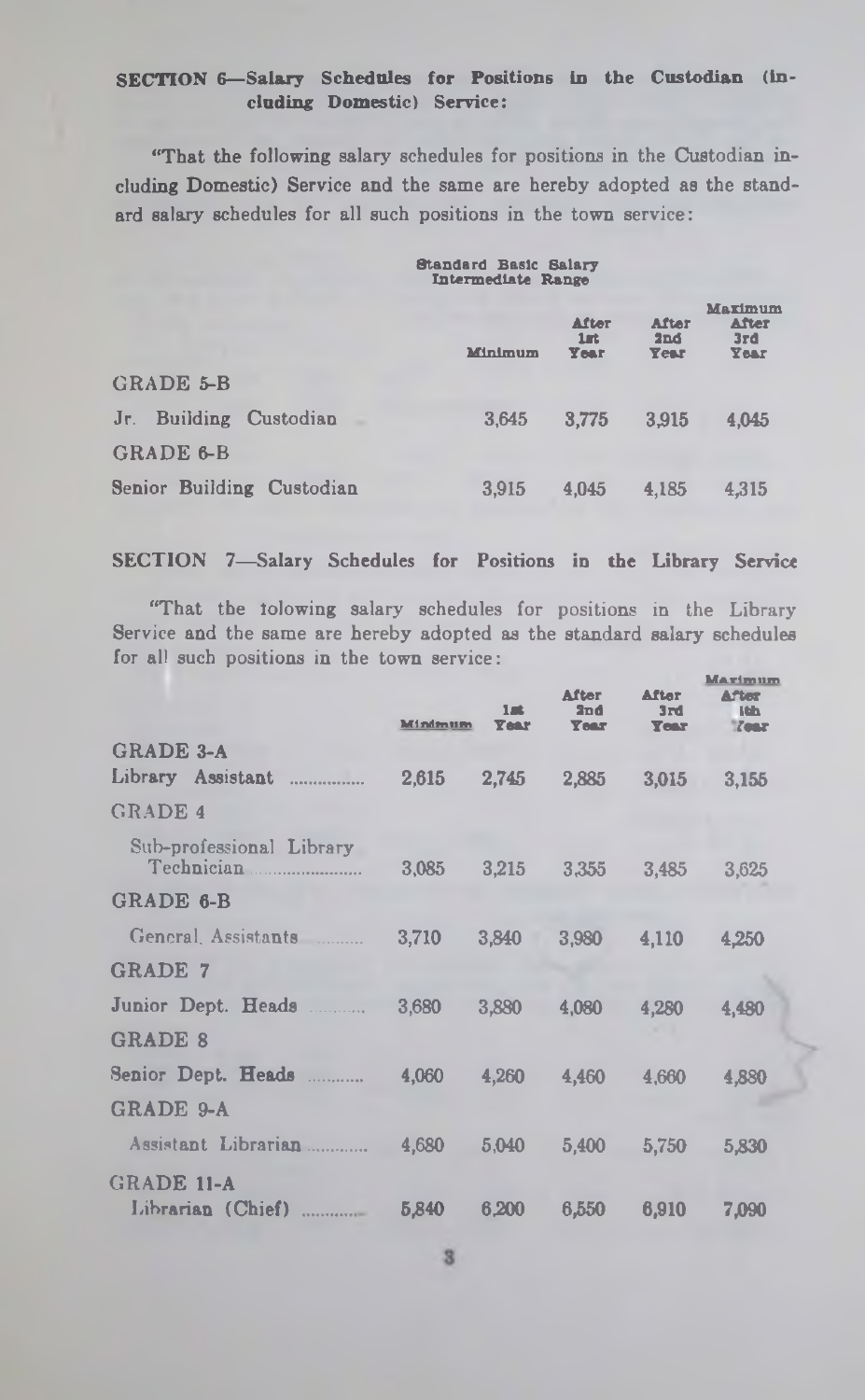initial employment in the library service in any of the professional positions or classifications included in this section may be at rates above the minimum rate shown, when, in the judgment of the Trustees of the Free Public Library prior experience and training justifies such rate. (V oted : Art. 65. April 11, 1955)

#### **SECTION 8— Salary Schedules for Positions in the Engineering Service:**

"That the following salary schedules for positions in the Engineering Service and the same are hereby adopted as the standard salary schedules for all such positions in the town service:

| GRADE 6                     | Minimum         | After<br>1st<br>Year | After<br>2nd<br>Year    | After<br>3rd<br>Year | Maximum<br>After<br>4 <sub>th</sub><br>Year |
|-----------------------------|-----------------|----------------------|-------------------------|----------------------|---------------------------------------------|
| Engineering Aid             |                 |                      |                         |                      |                                             |
|                             |                 |                      | 3.645 3.775 3.915 4.045 |                      | 4,185                                       |
| GRADE 7                     |                 |                      |                         |                      |                                             |
| Engineering Aid<br>Grade II | 3.S05           | $4.005 -$            | 4.205                   | 4.405                | 4.605                                       |
| GRADE 9                     |                 |                      |                         |                      |                                             |
| Junior Civil Engineer       |                 |                      |                         |                      | 5.785                                       |
| GRADE 10                    |                 |                      |                         |                      |                                             |
| Civil Engineer<br>Grade 4   | $5.075$ $5.435$ |                      | 5,785                   | 6 1 4 5              | 6.325                                       |
| <b>GRADE 11-A-1</b>         |                 |                      |                         |                      |                                             |
| Town Engineer-<br>Grade 5   | 6.095           | 6.455                | 6,805                   | 7.165                | 7,345                                       |
|                             |                 |                      |                         |                      |                                             |

### **SECTION 9— Salary Schedules for Positions in the Health and W ei fare Services:**

"That the following salary schedules for positions in the Health and Welfare Service and the same are hereby adopted as the standard salary schedules for all such positions in the town service.

|                  |       | Minimum | <b>After</b><br><b>lst</b><br><b>Year</b> | After<br>2nd<br>Year | Maximum<br><b>After</b><br>3rd<br>Year |
|------------------|-------|---------|-------------------------------------------|----------------------|----------------------------------------|
| <b>GRADE 3</b>   |       |         |                                           |                      |                                        |
| Keeper-Infirmary | 2.440 | 2.580   | 2.710                                     | 2.850                | 2.980                                  |
| <b>GRADE 3-A</b> |       |         |                                           |                      |                                        |
| Hygienist<br>    | 2.685 | 2.815   | 2.945                                     | 3.085                | 3.215                                  |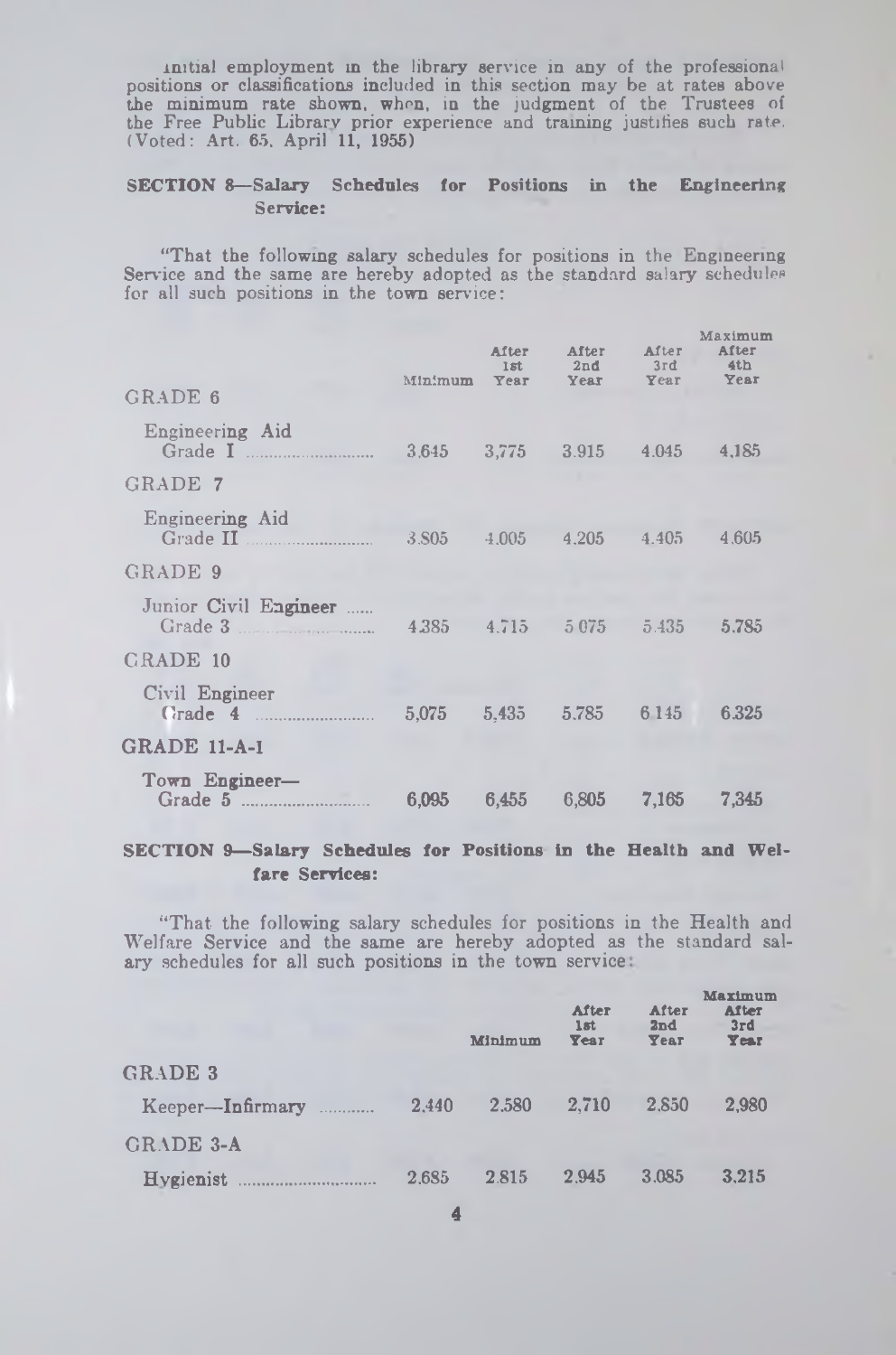|                           |         |                      |                             |                      | Marimum                     |
|---------------------------|---------|----------------------|-----------------------------|----------------------|-----------------------------|
|                           | Minimum | After<br>1st<br>Year | After<br>2nd<br><b>Year</b> | After<br>3rd<br>Year | After<br>4th<br><b>Year</b> |
| $GRADE$ 6- $C$            |         |                      |                             |                      |                             |
| Public Health Nurse       | 3.915   | 4.045                | 4.185                       | 4.315                | 4.455                       |
| GRADE 7                   |         |                      |                             |                      |                             |
| Social Worker             | 3.805   | 4.005                | 4.205                       | 4.405                | 4,605                       |
| GRADE 9                   |         |                      |                             |                      |                             |
| Principal Social Work     |         |                      |                             |                      |                             |
| Supervisor                | 4.385   | 4.715                | 5.075                       | 5,435                | 5.785                       |
| GRADE 10                  |         |                      |                             |                      |                             |
| Health Inspector          | 4.385   | 4,715                | 5.075                       | 5.442.75 5.801.50    |                             |
| Commissioner of Veteran's |         |                      |                             |                      |                             |
| Service                   | 5,075   | 5,435                | 5.785                       | 6.145                | 6,325                       |
| GRADE 11                  |         |                      |                             |                      |                             |
| Health Officer            | 5.435   | 5.785                | 6.145                       | 6.495                | 6.855                       |
| $GRADE$ 11-A-1            |         |                      |                             |                      |                             |
| Welfare Agent             | 6,095   | 6,455                | 6.805                       | 7.165                | 7.345                       |
|                           |         |                      |                             |                      |                             |

## SECTION 10—Salary Schedules for Positions in the Mechanical and Construction Service:

"That the following salary schedules for positions in the Mechanical and Construction Service and the same are hereby adopted as the standard salary schedules for all such positions in the town service:

| GRADE 6-B<br>Water Meter Inspector 3.735                     |                | 3,865          | 4.005          | 4.135          | 4.275            |
|--------------------------------------------------------------|----------------|----------------|----------------|----------------|------------------|
| GRADE 8<br>Cemetery                                          |                |                |                |                |                  |
| Superintendent<br>Sealer of Weights and                      | 4,185          | 4,385          | 4.585          | 4,785          | 5.005            |
| Water Registrar, Clerk<br>to the Board of Water              | 4,185          | 4,385          | 4,585          | 4,785          | 5,005            |
| Commissioner                                                 | 4,185          | 4.385          | 4,585          | 4,785          | 5.005            |
| GRADE 8-A<br>Inspector of Wire<br>Maintenance                | 4,205          | 4.405          | 4,605          | 4.805          | 5.035            |
| <b>GRADE 8-B</b><br>Supervising Inspector<br>Wire Dept.      | 4,485          | 4,685          | 4,895          | 5.105          | 5,265            |
| GRADE 8-C<br>Foreman-                                        |                |                |                |                |                  |
| Working Carpenter<br>Asst. Supt. of Wires                    | 4.655<br>4,655 | 4.865<br>4,865 | 5.075<br>5,075 | 5.285<br>5.285 | 5.495<br>5504.25 |
| GRADE 9<br>Asst. Supt.                                       |                |                |                |                |                  |
| Water Department<br>Supervisor Foreman<br>Highway Department | 4.385<br>4.260 | 4.715<br>4.590 | 5.075<br>4,950 | 5.435<br>5,310 | 5,785<br>5,660   |
| <b>Supt. of Parks </b>                                       | 4.385          | 4.715          | 5.075          | 5.435          | 5.785            |
|                                                              |                |                |                |                |                  |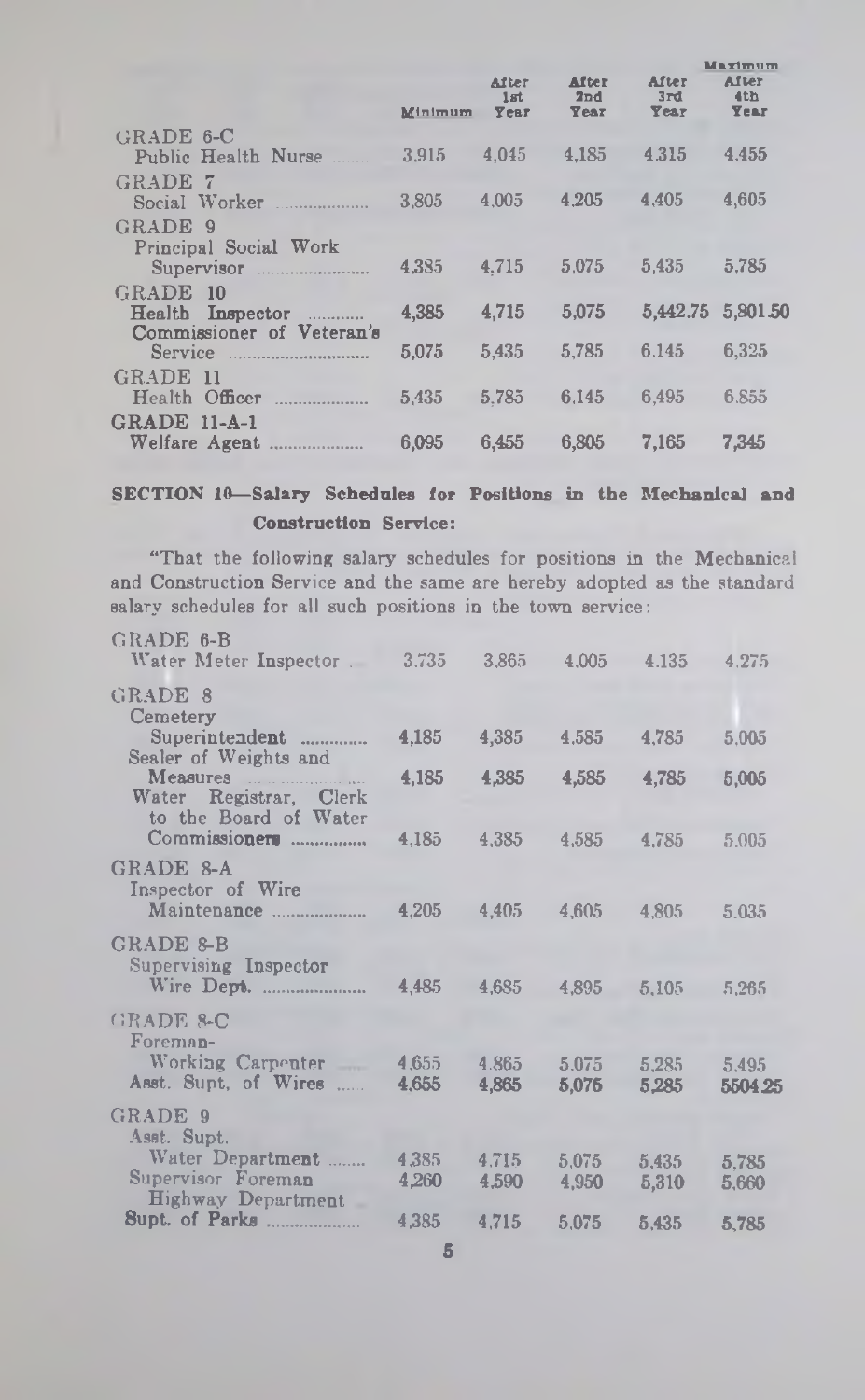|                                                                                                                       | Minimum                 | 15 <sub>1</sub><br>Year | <b>After</b><br>2nd<br>Year | <b>After</b><br>3rd<br>Year | лан экпин<br>After<br>4th<br>Year |
|-----------------------------------------------------------------------------------------------------------------------|-------------------------|-------------------------|-----------------------------|-----------------------------|-----------------------------------|
| GRADE 10<br>Asst. Supt. of Highways<br>Inspector of Buildings<br>1.1.1.1.1<br>Inspector of Plumbing<br>and Sanitation | 5.075<br>5.075<br>5.075 | 5.435<br>5.435<br>5.435 | 5.785<br>5.785<br>5.785     | 6.145<br>6.145<br>6.145     | 6.325<br>6.325<br>6.325           |
| <b>GRADE 11</b>                                                                                                       |                         |                         |                             |                             |                                   |
| Superintendent of Wires<br>Superintendent of Water                                                                    | 5.435                   | 5.785                   | 6.145                       | 6.495                       | 6,855                             |
| Department                                                                                                            | 5.435                   | 5,785                   | 6.145                       | 6.495                       | 6,855                             |
| <b>GRADE 11B</b><br>Superintendent of<br>Highway Department                                                           | 6.325                   | 6,825                   | 7.325                       | 7,825                       | 8.325                             |
|                                                                                                                       |                         |                         |                             |                             |                                   |

### SECTION 11-Salary Schedules for Positions in the Public Safety Service:

"That the following salary schedules for positions in the Public Safety Service and the same are hereby adopted as the standard salary schedules for all such positions in the town service:

|                                            |                |                      | After                 | After                       | Maximura<br>After                             |
|--------------------------------------------|----------------|----------------------|-----------------------|-----------------------------|-----------------------------------------------|
|                                            |                | Minimum              | $1$ at<br><b>Year</b> | 2nd                         | 3rd                                           |
| GRADE 6-E                                  |                |                      |                       | <b>Year</b>                 | Year                                          |
| Firefighter (Private)                      |                | 4,415                | 4,555                 | 4,695                       | 4,835                                         |
| Fire Alarm Signal Operator                 |                | 4,415                | 4.555                 | 4.695                       | 4.835                                         |
| Patrolman                                  |                | 4,415                | 4,555                 | 4,695                       | 4,835                                         |
| Stenographer-Clerk                         |                |                      |                       |                             |                                               |
| (Male-Police)                              |                | 4,415                | 4,555                 | 4,695                       | 4.835                                         |
|                                            |                | 4.415                | 4.555                 | 4,695                       | 4.835                                         |
| Chauffeur-Mechanician                      |                | 4,290                | 4,430                 | 4,570                       | 4,710                                         |
|                                            | <b>Minimum</b> | After<br>lat<br>Year | After<br>2nd<br>Year  | After<br>3rd<br><b>Year</b> | <b>Maximum</b><br>After<br>41b<br><b>Year</b> |
| <b>GRADE &amp;C</b>                        |                |                      |                       |                             |                                               |
| Fire Lieutenant<br>.                       | 4.645          | 4,855                | 5,065                 | 5,275                       | 5.435                                         |
| Police Sergeants                           | 4,645          | 4.855                | 5,065                 | 5,275                       | 5,435                                         |
| Mechanician-Fire Dept.<br><b>GRADE 9-A</b> | 4,645          | 4.855                | 5,065                 | 5,275                       | 5,435                                         |
| Captain-Fire Dept.<br>Police Lieutenant    | 4.805<br>4.805 | 5,165<br>5.165       | 5,525<br>5.525        | 5.875<br>5.875              | 5.955<br>5.955                                |
| <b>GRADE 10</b><br>Deputy Chief            |                |                      |                       |                             |                                               |
| (Fire Dept.)                               | 5.075          | 5,435                | 5.785                 | 6.145                       | 6,325                                         |
| Police<br>Captain<br><b>GRADE 11-A-1</b>   | 5,075          | 5.435                | 5,785                 | 6.145                       | 6.325                                         |
| Chief (Fire Dept.)                         | 6.095          | 6.455                | 6.805                 | 7.165                       | 7,345                                         |
| Police Chief                               | 6.095          | 6.455                | 6.805                 | 7.165                       | 7,345                                         |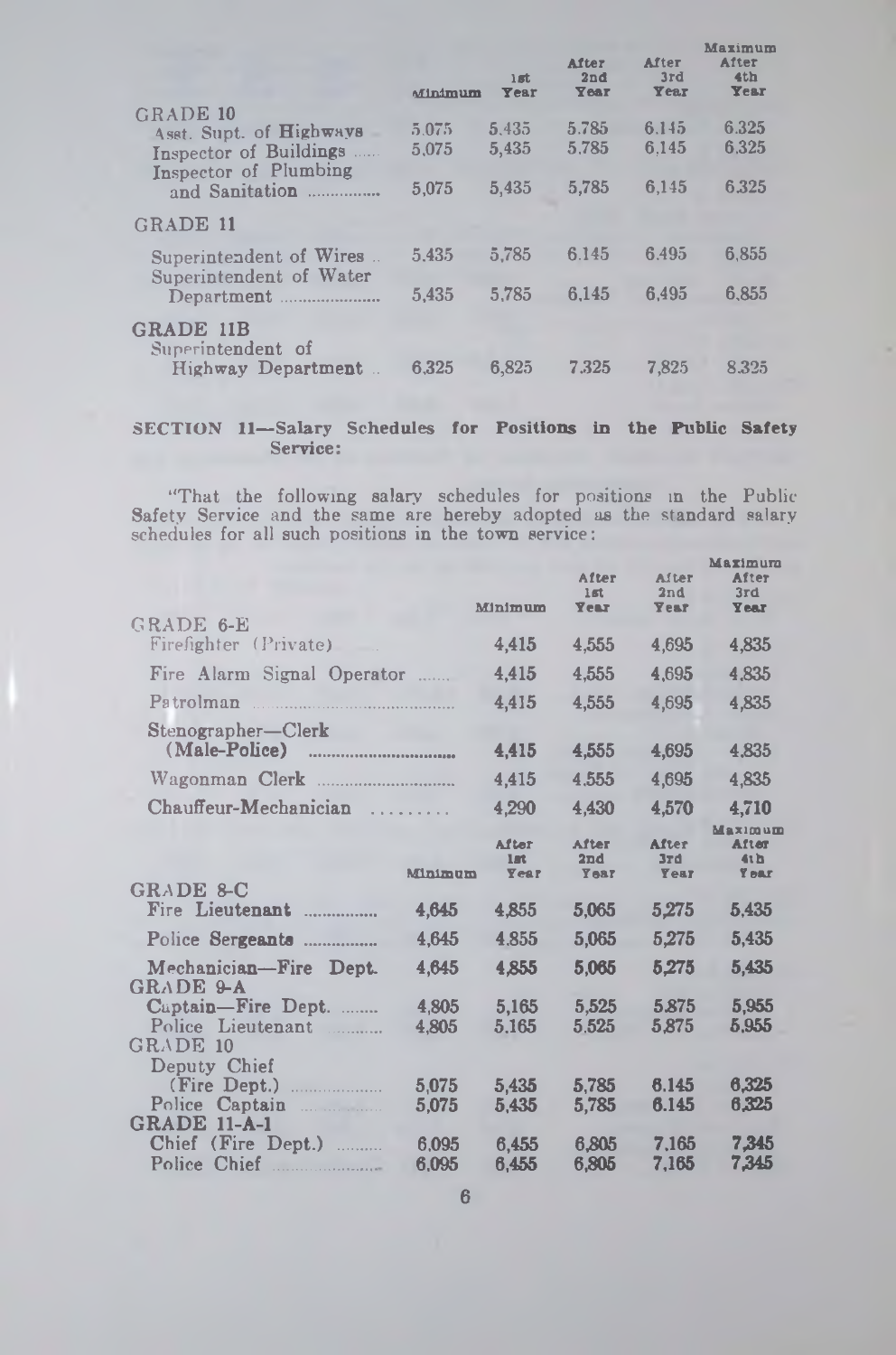### SECTION 11-A—Salary Schedules for Positions in the Mechanical and Construction Service:

| Group A-Laborer (unskilled)                | Hourly Rate \$1.97 per hour                                |
|--------------------------------------------|------------------------------------------------------------|
| Group B-Laborer (skilled)                  | Hourly Rate \$2.03 per hour                                |
| Motor Equipment Operator                   |                                                            |
| Grade 1                                    | Hourly Rate \$2.03 per hour                                |
| Motor Equipment Operator<br>Grade 2        | Hourly Rate \$2.03 per hour                                |
| Painter                                    | Hourly Rate \$2.03 per hour                                |
| Garage Man                                 | Hourly Rate \$2.08 per hour                                |
| Group C-Construction Handyman              |                                                            |
| $(Park \nDepth.) \n \n$                    | Hourly Rate \$2.08 per hour                                |
| Motor Equipment Operator<br>Grade 3        | Hourly Rate \$2.08 per hour                                |
| $Tree$ Climber $\dots\dots\dots\dots$      | Hourly Rate \$2.08 per hour                                |
| Tree Surgeon                               | Hourly Rate \$2.08 per hour                                |
| Parking Meter Collector                    |                                                            |
| & Maintenance Man                          | Hourly Rate \$2.08 per hour                                |
| Group D-Blacksmith                         | Hourly Rate \$2.20 per hour                                |
| Carpenter                                  | Hourly Rate \$2.20 per hour<br>Hourly Rate \$2.20 per hour |
| Motor Equipment                            |                                                            |
| Repairman                                  | Hourly Rate \$2.20 per hour                                |
| Sign Painter                               | Hourly Rate \$2.13 per hour                                |
| Storekeeper                                | Hourly Rate \$2.20 per hour                                |
| Timekeeper<br>Water System Maintenance     | Hourly Rate \$2.20 per hour                                |
| Craftsman                                  |                                                            |
| (Water Dept.)                              | Hourly Rate \$2.25 per hour                                |
| Group E-Cement Finisher                    | Hourly Rate \$2.25 per hour                                |
| Shovel Operator                            | Hourly Rate \$2.25 per hour                                |
| Foreman-Highway Dept.<br>Foreman-Park Dept | Hourly Rate \$2.25 per hour                                |
| Water Service-                             | Hourly Rate \$2.25 per hour                                |
| Working Foreman                            | Hourly Rate \$2.25 per hour                                |
| Working Foreman-                           |                                                            |
| Cemetery                                   | Hourly Rate \$2.25 per hour                                |
| Working Foreman-<br>Painter                |                                                            |
| Working Foreman                            | Hourly Rate \$2.25 per hour                                |
| Tree Deut.                                 | Hourly Rate \$2.25 per hour                                |
| Working Foreman-                           |                                                            |
| $Highway$                                  | Hourly Rate \$2.25 per hour                                |
| Group F-Water Meter Repair                 |                                                            |
| Foreman<br>Working Foreman-                | Hourly Rate \$2.42 per hour                                |
| Carpenter( Park Dept.)                     | Hourly Rate \$2.37 per hour                                |
| Group G-Motor Equipment                    |                                                            |
| Maintenance Foreman                        | Hourly Rate \$2.58 per hour                                |
| Water Construction                         |                                                            |
| Foreman                                    | Hourly Rate \$2.58 per hour                                |

. An employee performing work of Classification or grade higher than his official title classification shall receive the hourly rate of pay provided for such higher classification or grade, while performing such work; provided that an employee performing work in one such classification or grade lor an aggregate of 32 weeks during the calendar year shall be held

7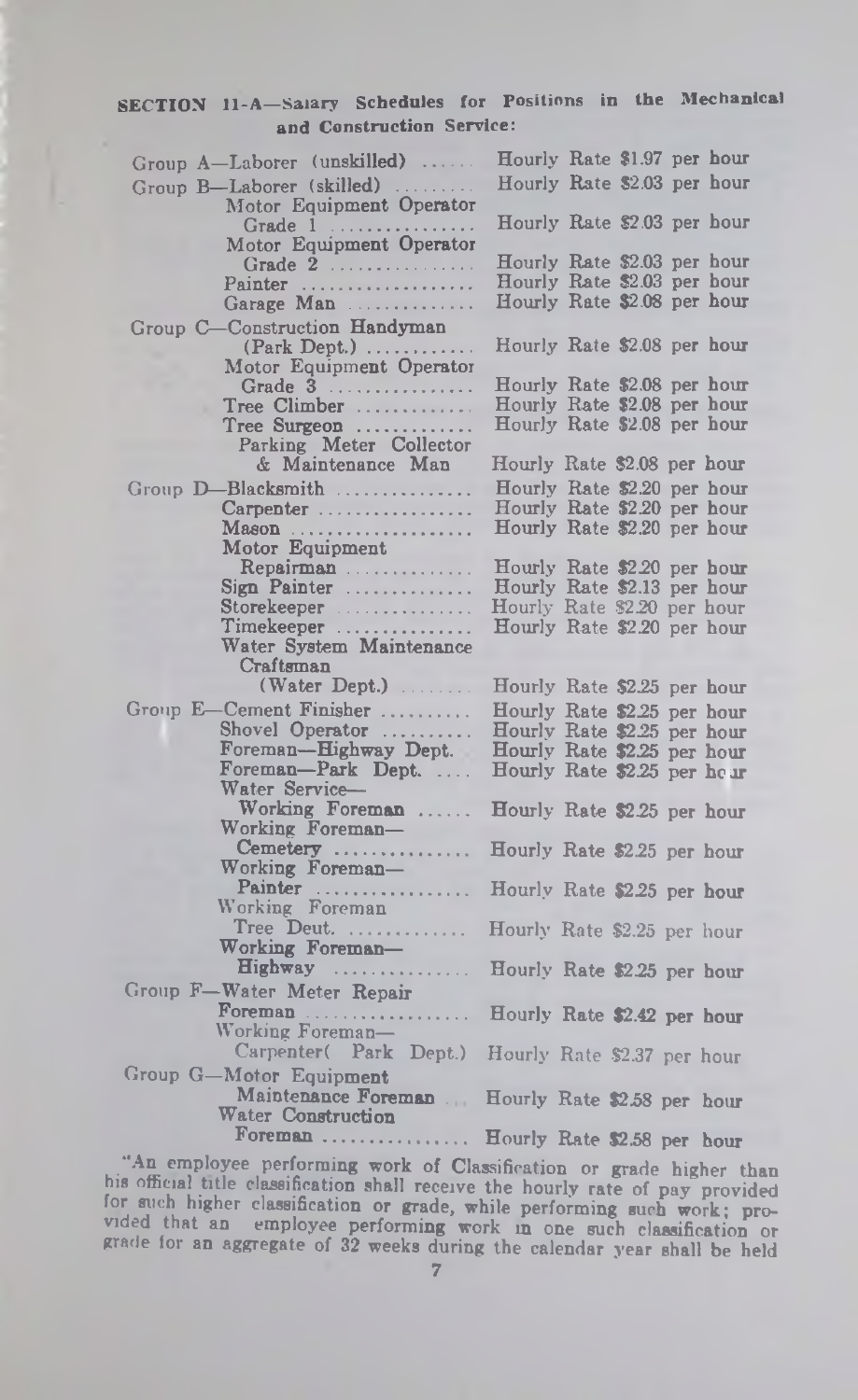to have worked in such classification or grade during the entire calendar year, and shall receive not less than the hourly rate of pay provided for  $such$  classification or grade" — this amendment to take effect as of January 1, 1958, and for the year 1958 and subsequent years, said wages shall be based upon period of time worked by the employee during the previous calendar year in conformity with this amendment. (Voted Art. 6. Oct. 14. 1957.)

An employee shall not be reduced in official title classification or grade except after proper hearing duly had. (Voted: Art. 61, April 11, 1955.)

#### **SECTION 11-B-Salary Schedules for Positions in the Recreation Service**

#### GRADE 10

Recreation Director......... 5,075 5,435 5,785 6,145 6,325

#### **SECTION 12— Initial Adjustments to the Compensation Plan.**

That in order to bring all salary rates into conformity with those provided in the compensation plan, the following rules of application and adjustment shall be effective in fixing the rates of pay of incumbents of positions at the time any salary range included in the compensation plan or any amendment thereto takes effect:

(a) The rate of pay of an employee receiving less than the minimum of the range prescribed for the class to which his position is allocated shall be increased to the minimum except when the amount under the minimum is less than one increment when paragraph C shall apply.

(b) If the present salary is above the maximum prescribed in the new schedule, the present incumbent shall continue at the present salary and the schedule shall not apply until the position is vacated.

(c) The rate of pay of an employee receiving compensation between any two rates between the minimum and maximum of the range prescribed for the class to which his position is allocated shall be adjusted to an equivalent of one full increment each year within the salary range until he reaches his maximum.

(d) Annual increment shall become effective on the anniversary' day of each year following appointment, or following final adoption of this plan, unless there is filed written objection thereto by the appropriate appointing authority with the Town Auditor on or before the expiration of each said year.

SECTION 13. That if any section, subsection, sentence, clause phrase, or figure of this by-law is for any reason held to be unconstitutional or invalid, such decision and invalidity or voidance shall not affect the validity of the remaining portions of this by-law.

SECTION 14. That this by-law shall take effect and be in force from and after the earliest period allowed by law.

ATTEST:

s/ GEORGE B. WELLMAN Town Clerk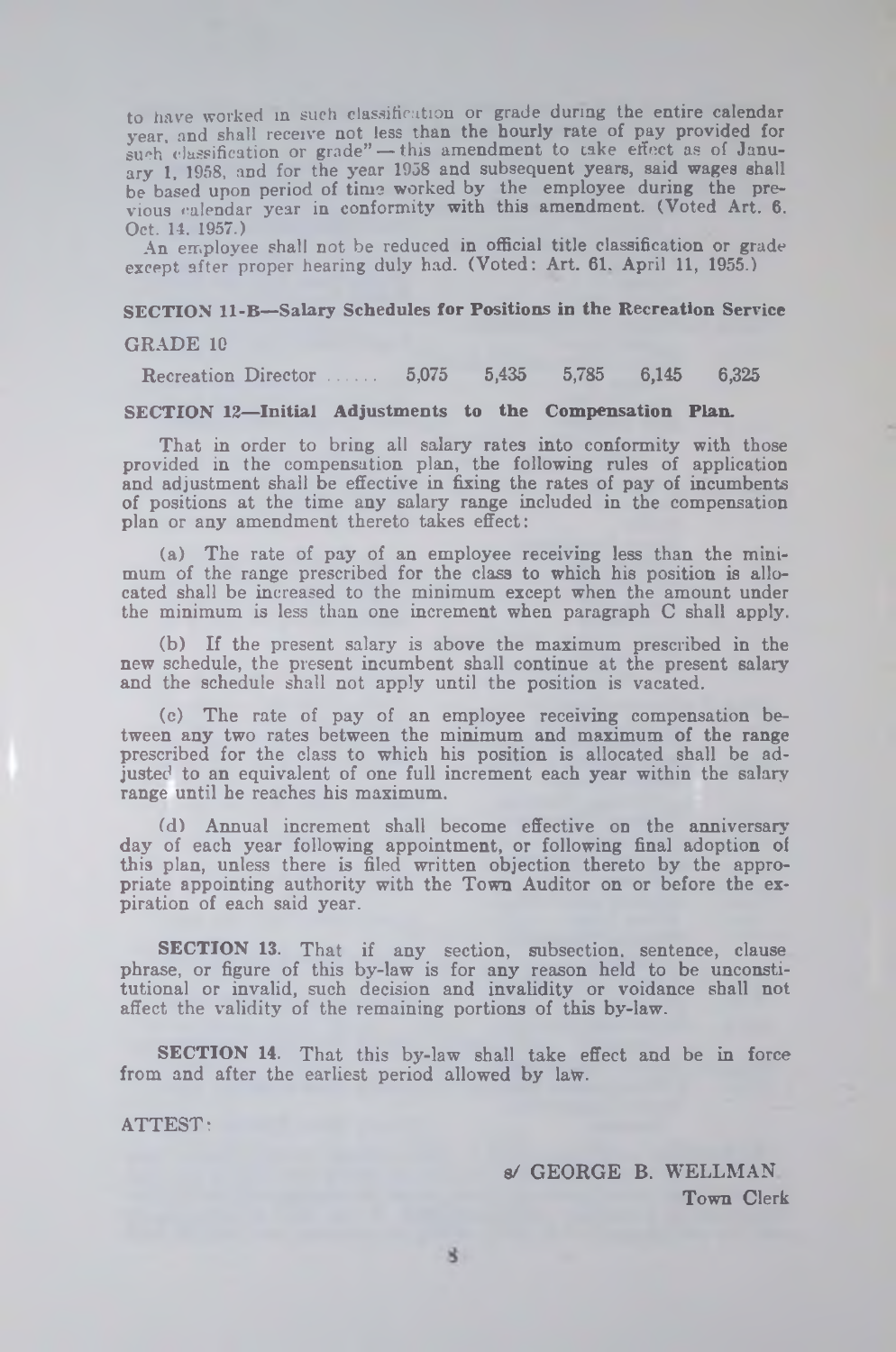The loregoing Chapter 10, Sections 1-14 inclusive was originally adopted at Adjourned Annual Town Meeting, April 13, 1919 and amended from time to time thereafter.

SECTION 15. The Moderator shall annually appoint a Committee under this Chapter of the By-Laws to be known as the Advisory Board of Review, composed of ten members, two of whom shall be members of the Board of Selectmen, three of whom shall be members of the Finance Committee, two of whom shall be Town employees, one of whom shall be of those employees classified under Chapter  $X$ , section 11-A, and the other three residents of the Town, not Town office holders or Town employees, whose duty it shall be to hold hearings, make investigations and recommendations to the Town Meeting concerning all requested changes of classifications, grades and salary schedules included in Chapter 10 of the Town By-laws. The Moderator shall appoint members to fill vacancies in such Committee whenever vacancies occur. Said Advisory Board of Review shall file its annual report with the Board of Selectmen and the Finance Committee not later than the first day of December in each year. Upon receipt of such report, the Finance Committee shall, after consideration of the subject matter, make a report to the Town Meeting as a part of its estimates of Town expenditures, together with such recommendations as the Finance Committee deems expedient. (Voted: Art. 40, March 26, 1951; amended Art. 62, April 11, 1955; amended Art, 29, March 28, I960).

Amendment to Section 15 (Art. 31, April 16, 1956): The Town Meeting shall not consider and vote any amendment to Chapter 10, unless the proposed amendment has first been considered by the Advisory Board of Review and the Finance Committee, and the Report of the Advisory Board of Review thereon is made to the Town Meeting.

Voted (Art. 16, August 6, 1956): To amend the present existing By-Lavs of the Inhabitants of Watertown in Chapter 10 thereof by repeal ng and striking out section 16, 17, and 18, effective as of January 1, 1956, for the current year.

### SECTION 19—Subsequent Adjustments to the Compensation Plan.

All employees of the Town who were receiving a salary above the maximum prescribed when Chapter 10 of these By-Laws was adopted and who under the provisions of said Chapter 10, Section 12, Clause (b) continued thereafter to receive a salary in excess of the salary schedules for their respective positions shall receive an increment in salary equal to the increment granted other employees in the same classification by subsequent changes of the salary schedules for such position and the said schedules shall not apply until the position is vacated.

This provision shall be retroactive to January 1, 1952. (Section 19, voted May 26, 1952 under Article 11.)

SECTION 20. Members of the maintenance personnel of the Wire Department who are required to work in excess of the regular working week of 40 hours shall be compensated for such overtime. (Voted: Art. 25, Ap-<br>ril 7, 1958.) ATTEST:

s/ GEORGE B WELLMAN,

Town Clerk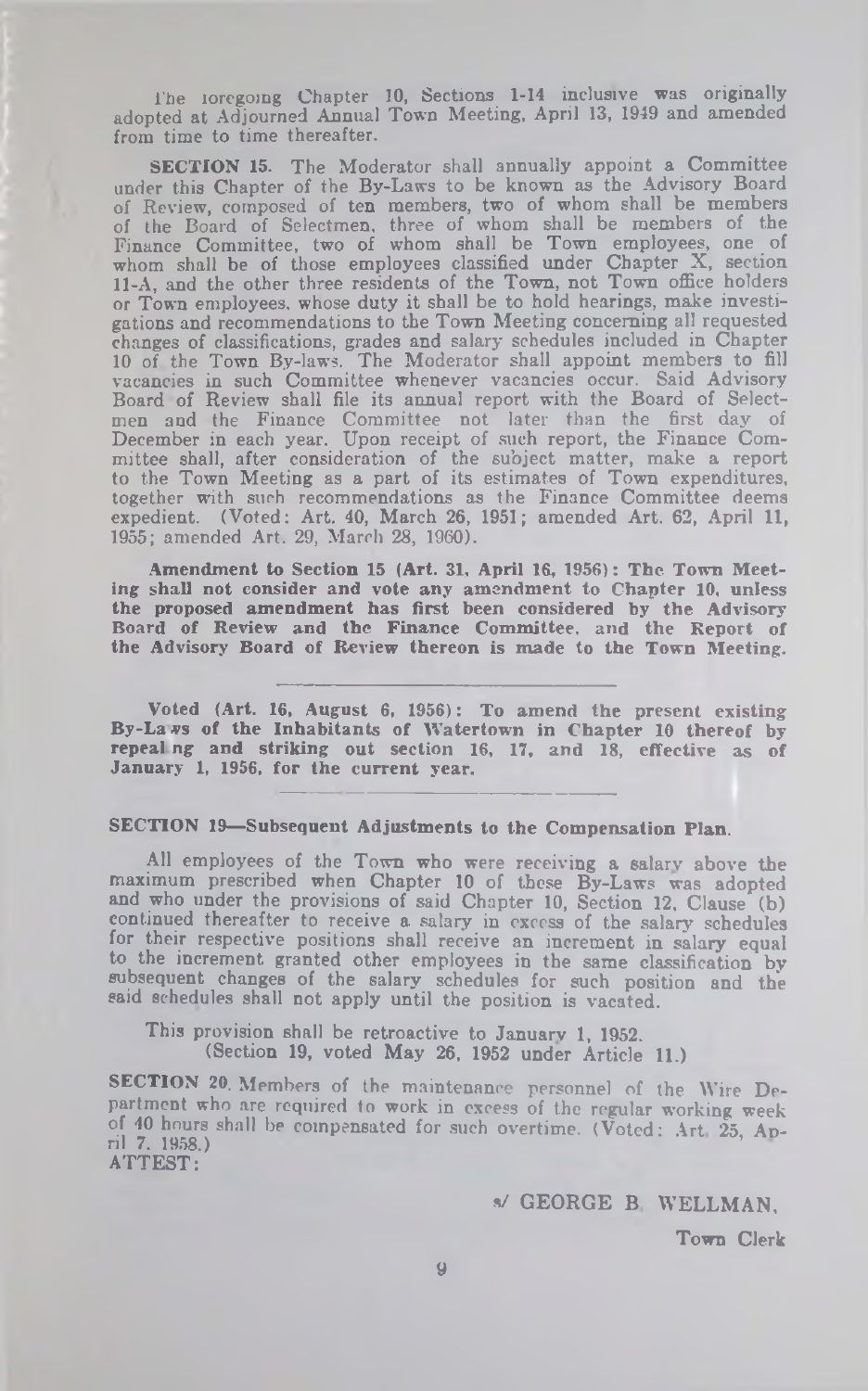### JOB CLASSIFICATIONS BY GRADE

| Grade Section<br><b>Title</b><br>Minimum Maximum<br>3<br>9<br>Keeper of Infirmary<br>2980<br>2440<br>$3-A$<br>$\overline{4}$<br>Clerk-Cashier<br>2815<br>3215<br>$\overline{4}$<br>Junior Clerk<br>2815<br>3215<br>$\overline{4}$<br>Junior Clerk-Stenographer<br>2815<br>3215<br>4<br>Junior Clerk-Typist<br>2815<br>3215<br>7<br>Library Assistant<br>2615<br>3155<br>9<br>Hygienist<br>2685<br>3215<br>$\overline{4}$<br>4<br>Senior Clerk<br>3625<br>3215<br>$\overline{4}$<br>Senior Clerk-Stenographer<br>3215<br>3625<br>4<br>Senior Clerk-Typist<br>3625<br>3215<br>$\overline{4}$<br>Telephone Operator<br>3215<br>3625<br>4<br>Transcribing Machine Operator<br>3215<br>3625<br>7<br>Sub-Professional Library Technician<br>3625<br>3085<br>$5 - A$<br>$\overline{4}$<br>4025<br>Permanent Assistant Registrar<br>3625<br>$5 - B$<br>Junior Building Custodian<br>3645<br>4045<br>6<br>6<br>3775<br>4185<br>4<br>Principal Clerk<br>$\overline{4}$<br>3775<br>Principal Clerk-Stenographer<br>4185<br>4<br>3775<br>4185<br>Principal Clerk-Typist<br>4<br>3775<br>Confidential Secretary to Selectmen<br>4185<br>4<br>Senior Clerk Typist-Billing<br>Machine Operator<br>3775<br>4185<br>8<br>3645<br>4185<br>Engineering Aid (Grade 1)<br>$6 - B$<br>3915<br>4315<br>6<br>Senior Building Custodian<br>$\overline{7}$<br>3710<br>4250<br>General Assistants, Library<br>3735<br>10<br>Water Meter Inspector<br>4275<br>$6-C$<br>Public Health Nurse<br>$\boldsymbol{9}$<br>3915<br>4455<br>6-E<br>11<br>Chauffeur-Mechanician<br>4710<br>4290<br>11<br>Patrolman<br>4415<br>4835<br>11<br>Stenographer-Clerk (Male) (Police)<br>4415<br>4835<br>11<br>Wagonman-Clerk (Police)<br>4835<br>4415<br>11<br>Fire Alarm Signal Operator<br>4835<br>4415<br>11<br>Firefighter (Private)<br>4415<br>4835<br>$\overline{7}$<br>$\overline{7}$<br>Junior Department Heads, Library<br>3680<br>4480<br>8<br>3805<br>Engineering Aid (Grade 2)<br>4605<br>9<br>Social Worker<br>3805<br>4605<br>8<br>5<br>Forestry Foreman<br>4185<br>5005<br>$\overline{7}$<br>Senior Department Heads<br>4060<br>4880<br>10<br>Cemetery Superintendent<br>Sealer of Weights and Measures<br>4185<br>5005<br>10<br>4185<br>5005<br>10<br>Water Registrar, Clerk to Board of<br>Water Commissioners<br>4185<br>5005<br>$8-A$<br>10<br>Inspector of Wire Maintenance<br>4205<br>5035 |  |  |  | <b>Salary</b> |
|--------------------------------------------------------------------------------------------------------------------------------------------------------------------------------------------------------------------------------------------------------------------------------------------------------------------------------------------------------------------------------------------------------------------------------------------------------------------------------------------------------------------------------------------------------------------------------------------------------------------------------------------------------------------------------------------------------------------------------------------------------------------------------------------------------------------------------------------------------------------------------------------------------------------------------------------------------------------------------------------------------------------------------------------------------------------------------------------------------------------------------------------------------------------------------------------------------------------------------------------------------------------------------------------------------------------------------------------------------------------------------------------------------------------------------------------------------------------------------------------------------------------------------------------------------------------------------------------------------------------------------------------------------------------------------------------------------------------------------------------------------------------------------------------------------------------------------------------------------------------------------------------------------------------------------------------------------------------------------------------------------------------------------------------------------------------------------------------------------------------------------------------------------------------------------------------------------------------------------------------------------------------------------------------------------------------------------------------------------------------|--|--|--|---------------|
|                                                                                                                                                                                                                                                                                                                                                                                                                                                                                                                                                                                                                                                                                                                                                                                                                                                                                                                                                                                                                                                                                                                                                                                                                                                                                                                                                                                                                                                                                                                                                                                                                                                                                                                                                                                                                                                                                                                                                                                                                                                                                                                                                                                                                                                                                                                                                                    |  |  |  |               |
|                                                                                                                                                                                                                                                                                                                                                                                                                                                                                                                                                                                                                                                                                                                                                                                                                                                                                                                                                                                                                                                                                                                                                                                                                                                                                                                                                                                                                                                                                                                                                                                                                                                                                                                                                                                                                                                                                                                                                                                                                                                                                                                                                                                                                                                                                                                                                                    |  |  |  |               |
|                                                                                                                                                                                                                                                                                                                                                                                                                                                                                                                                                                                                                                                                                                                                                                                                                                                                                                                                                                                                                                                                                                                                                                                                                                                                                                                                                                                                                                                                                                                                                                                                                                                                                                                                                                                                                                                                                                                                                                                                                                                                                                                                                                                                                                                                                                                                                                    |  |  |  |               |
|                                                                                                                                                                                                                                                                                                                                                                                                                                                                                                                                                                                                                                                                                                                                                                                                                                                                                                                                                                                                                                                                                                                                                                                                                                                                                                                                                                                                                                                                                                                                                                                                                                                                                                                                                                                                                                                                                                                                                                                                                                                                                                                                                                                                                                                                                                                                                                    |  |  |  |               |
|                                                                                                                                                                                                                                                                                                                                                                                                                                                                                                                                                                                                                                                                                                                                                                                                                                                                                                                                                                                                                                                                                                                                                                                                                                                                                                                                                                                                                                                                                                                                                                                                                                                                                                                                                                                                                                                                                                                                                                                                                                                                                                                                                                                                                                                                                                                                                                    |  |  |  |               |
|                                                                                                                                                                                                                                                                                                                                                                                                                                                                                                                                                                                                                                                                                                                                                                                                                                                                                                                                                                                                                                                                                                                                                                                                                                                                                                                                                                                                                                                                                                                                                                                                                                                                                                                                                                                                                                                                                                                                                                                                                                                                                                                                                                                                                                                                                                                                                                    |  |  |  |               |
|                                                                                                                                                                                                                                                                                                                                                                                                                                                                                                                                                                                                                                                                                                                                                                                                                                                                                                                                                                                                                                                                                                                                                                                                                                                                                                                                                                                                                                                                                                                                                                                                                                                                                                                                                                                                                                                                                                                                                                                                                                                                                                                                                                                                                                                                                                                                                                    |  |  |  |               |
|                                                                                                                                                                                                                                                                                                                                                                                                                                                                                                                                                                                                                                                                                                                                                                                                                                                                                                                                                                                                                                                                                                                                                                                                                                                                                                                                                                                                                                                                                                                                                                                                                                                                                                                                                                                                                                                                                                                                                                                                                                                                                                                                                                                                                                                                                                                                                                    |  |  |  |               |
|                                                                                                                                                                                                                                                                                                                                                                                                                                                                                                                                                                                                                                                                                                                                                                                                                                                                                                                                                                                                                                                                                                                                                                                                                                                                                                                                                                                                                                                                                                                                                                                                                                                                                                                                                                                                                                                                                                                                                                                                                                                                                                                                                                                                                                                                                                                                                                    |  |  |  |               |
|                                                                                                                                                                                                                                                                                                                                                                                                                                                                                                                                                                                                                                                                                                                                                                                                                                                                                                                                                                                                                                                                                                                                                                                                                                                                                                                                                                                                                                                                                                                                                                                                                                                                                                                                                                                                                                                                                                                                                                                                                                                                                                                                                                                                                                                                                                                                                                    |  |  |  |               |
|                                                                                                                                                                                                                                                                                                                                                                                                                                                                                                                                                                                                                                                                                                                                                                                                                                                                                                                                                                                                                                                                                                                                                                                                                                                                                                                                                                                                                                                                                                                                                                                                                                                                                                                                                                                                                                                                                                                                                                                                                                                                                                                                                                                                                                                                                                                                                                    |  |  |  |               |
|                                                                                                                                                                                                                                                                                                                                                                                                                                                                                                                                                                                                                                                                                                                                                                                                                                                                                                                                                                                                                                                                                                                                                                                                                                                                                                                                                                                                                                                                                                                                                                                                                                                                                                                                                                                                                                                                                                                                                                                                                                                                                                                                                                                                                                                                                                                                                                    |  |  |  |               |
|                                                                                                                                                                                                                                                                                                                                                                                                                                                                                                                                                                                                                                                                                                                                                                                                                                                                                                                                                                                                                                                                                                                                                                                                                                                                                                                                                                                                                                                                                                                                                                                                                                                                                                                                                                                                                                                                                                                                                                                                                                                                                                                                                                                                                                                                                                                                                                    |  |  |  |               |
|                                                                                                                                                                                                                                                                                                                                                                                                                                                                                                                                                                                                                                                                                                                                                                                                                                                                                                                                                                                                                                                                                                                                                                                                                                                                                                                                                                                                                                                                                                                                                                                                                                                                                                                                                                                                                                                                                                                                                                                                                                                                                                                                                                                                                                                                                                                                                                    |  |  |  |               |
|                                                                                                                                                                                                                                                                                                                                                                                                                                                                                                                                                                                                                                                                                                                                                                                                                                                                                                                                                                                                                                                                                                                                                                                                                                                                                                                                                                                                                                                                                                                                                                                                                                                                                                                                                                                                                                                                                                                                                                                                                                                                                                                                                                                                                                                                                                                                                                    |  |  |  |               |
|                                                                                                                                                                                                                                                                                                                                                                                                                                                                                                                                                                                                                                                                                                                                                                                                                                                                                                                                                                                                                                                                                                                                                                                                                                                                                                                                                                                                                                                                                                                                                                                                                                                                                                                                                                                                                                                                                                                                                                                                                                                                                                                                                                                                                                                                                                                                                                    |  |  |  |               |
|                                                                                                                                                                                                                                                                                                                                                                                                                                                                                                                                                                                                                                                                                                                                                                                                                                                                                                                                                                                                                                                                                                                                                                                                                                                                                                                                                                                                                                                                                                                                                                                                                                                                                                                                                                                                                                                                                                                                                                                                                                                                                                                                                                                                                                                                                                                                                                    |  |  |  |               |
|                                                                                                                                                                                                                                                                                                                                                                                                                                                                                                                                                                                                                                                                                                                                                                                                                                                                                                                                                                                                                                                                                                                                                                                                                                                                                                                                                                                                                                                                                                                                                                                                                                                                                                                                                                                                                                                                                                                                                                                                                                                                                                                                                                                                                                                                                                                                                                    |  |  |  |               |
|                                                                                                                                                                                                                                                                                                                                                                                                                                                                                                                                                                                                                                                                                                                                                                                                                                                                                                                                                                                                                                                                                                                                                                                                                                                                                                                                                                                                                                                                                                                                                                                                                                                                                                                                                                                                                                                                                                                                                                                                                                                                                                                                                                                                                                                                                                                                                                    |  |  |  |               |
|                                                                                                                                                                                                                                                                                                                                                                                                                                                                                                                                                                                                                                                                                                                                                                                                                                                                                                                                                                                                                                                                                                                                                                                                                                                                                                                                                                                                                                                                                                                                                                                                                                                                                                                                                                                                                                                                                                                                                                                                                                                                                                                                                                                                                                                                                                                                                                    |  |  |  |               |
|                                                                                                                                                                                                                                                                                                                                                                                                                                                                                                                                                                                                                                                                                                                                                                                                                                                                                                                                                                                                                                                                                                                                                                                                                                                                                                                                                                                                                                                                                                                                                                                                                                                                                                                                                                                                                                                                                                                                                                                                                                                                                                                                                                                                                                                                                                                                                                    |  |  |  |               |
|                                                                                                                                                                                                                                                                                                                                                                                                                                                                                                                                                                                                                                                                                                                                                                                                                                                                                                                                                                                                                                                                                                                                                                                                                                                                                                                                                                                                                                                                                                                                                                                                                                                                                                                                                                                                                                                                                                                                                                                                                                                                                                                                                                                                                                                                                                                                                                    |  |  |  |               |
|                                                                                                                                                                                                                                                                                                                                                                                                                                                                                                                                                                                                                                                                                                                                                                                                                                                                                                                                                                                                                                                                                                                                                                                                                                                                                                                                                                                                                                                                                                                                                                                                                                                                                                                                                                                                                                                                                                                                                                                                                                                                                                                                                                                                                                                                                                                                                                    |  |  |  |               |
|                                                                                                                                                                                                                                                                                                                                                                                                                                                                                                                                                                                                                                                                                                                                                                                                                                                                                                                                                                                                                                                                                                                                                                                                                                                                                                                                                                                                                                                                                                                                                                                                                                                                                                                                                                                                                                                                                                                                                                                                                                                                                                                                                                                                                                                                                                                                                                    |  |  |  |               |
|                                                                                                                                                                                                                                                                                                                                                                                                                                                                                                                                                                                                                                                                                                                                                                                                                                                                                                                                                                                                                                                                                                                                                                                                                                                                                                                                                                                                                                                                                                                                                                                                                                                                                                                                                                                                                                                                                                                                                                                                                                                                                                                                                                                                                                                                                                                                                                    |  |  |  |               |
|                                                                                                                                                                                                                                                                                                                                                                                                                                                                                                                                                                                                                                                                                                                                                                                                                                                                                                                                                                                                                                                                                                                                                                                                                                                                                                                                                                                                                                                                                                                                                                                                                                                                                                                                                                                                                                                                                                                                                                                                                                                                                                                                                                                                                                                                                                                                                                    |  |  |  |               |
|                                                                                                                                                                                                                                                                                                                                                                                                                                                                                                                                                                                                                                                                                                                                                                                                                                                                                                                                                                                                                                                                                                                                                                                                                                                                                                                                                                                                                                                                                                                                                                                                                                                                                                                                                                                                                                                                                                                                                                                                                                                                                                                                                                                                                                                                                                                                                                    |  |  |  |               |
|                                                                                                                                                                                                                                                                                                                                                                                                                                                                                                                                                                                                                                                                                                                                                                                                                                                                                                                                                                                                                                                                                                                                                                                                                                                                                                                                                                                                                                                                                                                                                                                                                                                                                                                                                                                                                                                                                                                                                                                                                                                                                                                                                                                                                                                                                                                                                                    |  |  |  |               |
|                                                                                                                                                                                                                                                                                                                                                                                                                                                                                                                                                                                                                                                                                                                                                                                                                                                                                                                                                                                                                                                                                                                                                                                                                                                                                                                                                                                                                                                                                                                                                                                                                                                                                                                                                                                                                                                                                                                                                                                                                                                                                                                                                                                                                                                                                                                                                                    |  |  |  |               |
|                                                                                                                                                                                                                                                                                                                                                                                                                                                                                                                                                                                                                                                                                                                                                                                                                                                                                                                                                                                                                                                                                                                                                                                                                                                                                                                                                                                                                                                                                                                                                                                                                                                                                                                                                                                                                                                                                                                                                                                                                                                                                                                                                                                                                                                                                                                                                                    |  |  |  |               |
|                                                                                                                                                                                                                                                                                                                                                                                                                                                                                                                                                                                                                                                                                                                                                                                                                                                                                                                                                                                                                                                                                                                                                                                                                                                                                                                                                                                                                                                                                                                                                                                                                                                                                                                                                                                                                                                                                                                                                                                                                                                                                                                                                                                                                                                                                                                                                                    |  |  |  |               |
|                                                                                                                                                                                                                                                                                                                                                                                                                                                                                                                                                                                                                                                                                                                                                                                                                                                                                                                                                                                                                                                                                                                                                                                                                                                                                                                                                                                                                                                                                                                                                                                                                                                                                                                                                                                                                                                                                                                                                                                                                                                                                                                                                                                                                                                                                                                                                                    |  |  |  |               |
|                                                                                                                                                                                                                                                                                                                                                                                                                                                                                                                                                                                                                                                                                                                                                                                                                                                                                                                                                                                                                                                                                                                                                                                                                                                                                                                                                                                                                                                                                                                                                                                                                                                                                                                                                                                                                                                                                                                                                                                                                                                                                                                                                                                                                                                                                                                                                                    |  |  |  |               |
|                                                                                                                                                                                                                                                                                                                                                                                                                                                                                                                                                                                                                                                                                                                                                                                                                                                                                                                                                                                                                                                                                                                                                                                                                                                                                                                                                                                                                                                                                                                                                                                                                                                                                                                                                                                                                                                                                                                                                                                                                                                                                                                                                                                                                                                                                                                                                                    |  |  |  |               |
|                                                                                                                                                                                                                                                                                                                                                                                                                                                                                                                                                                                                                                                                                                                                                                                                                                                                                                                                                                                                                                                                                                                                                                                                                                                                                                                                                                                                                                                                                                                                                                                                                                                                                                                                                                                                                                                                                                                                                                                                                                                                                                                                                                                                                                                                                                                                                                    |  |  |  |               |
|                                                                                                                                                                                                                                                                                                                                                                                                                                                                                                                                                                                                                                                                                                                                                                                                                                                                                                                                                                                                                                                                                                                                                                                                                                                                                                                                                                                                                                                                                                                                                                                                                                                                                                                                                                                                                                                                                                                                                                                                                                                                                                                                                                                                                                                                                                                                                                    |  |  |  |               |
|                                                                                                                                                                                                                                                                                                                                                                                                                                                                                                                                                                                                                                                                                                                                                                                                                                                                                                                                                                                                                                                                                                                                                                                                                                                                                                                                                                                                                                                                                                                                                                                                                                                                                                                                                                                                                                                                                                                                                                                                                                                                                                                                                                                                                                                                                                                                                                    |  |  |  |               |
|                                                                                                                                                                                                                                                                                                                                                                                                                                                                                                                                                                                                                                                                                                                                                                                                                                                                                                                                                                                                                                                                                                                                                                                                                                                                                                                                                                                                                                                                                                                                                                                                                                                                                                                                                                                                                                                                                                                                                                                                                                                                                                                                                                                                                                                                                                                                                                    |  |  |  |               |
|                                                                                                                                                                                                                                                                                                                                                                                                                                                                                                                                                                                                                                                                                                                                                                                                                                                                                                                                                                                                                                                                                                                                                                                                                                                                                                                                                                                                                                                                                                                                                                                                                                                                                                                                                                                                                                                                                                                                                                                                                                                                                                                                                                                                                                                                                                                                                                    |  |  |  |               |
|                                                                                                                                                                                                                                                                                                                                                                                                                                                                                                                                                                                                                                                                                                                                                                                                                                                                                                                                                                                                                                                                                                                                                                                                                                                                                                                                                                                                                                                                                                                                                                                                                                                                                                                                                                                                                                                                                                                                                                                                                                                                                                                                                                                                                                                                                                                                                                    |  |  |  |               |
|                                                                                                                                                                                                                                                                                                                                                                                                                                                                                                                                                                                                                                                                                                                                                                                                                                                                                                                                                                                                                                                                                                                                                                                                                                                                                                                                                                                                                                                                                                                                                                                                                                                                                                                                                                                                                                                                                                                                                                                                                                                                                                                                                                                                                                                                                                                                                                    |  |  |  |               |
|                                                                                                                                                                                                                                                                                                                                                                                                                                                                                                                                                                                                                                                                                                                                                                                                                                                                                                                                                                                                                                                                                                                                                                                                                                                                                                                                                                                                                                                                                                                                                                                                                                                                                                                                                                                                                                                                                                                                                                                                                                                                                                                                                                                                                                                                                                                                                                    |  |  |  |               |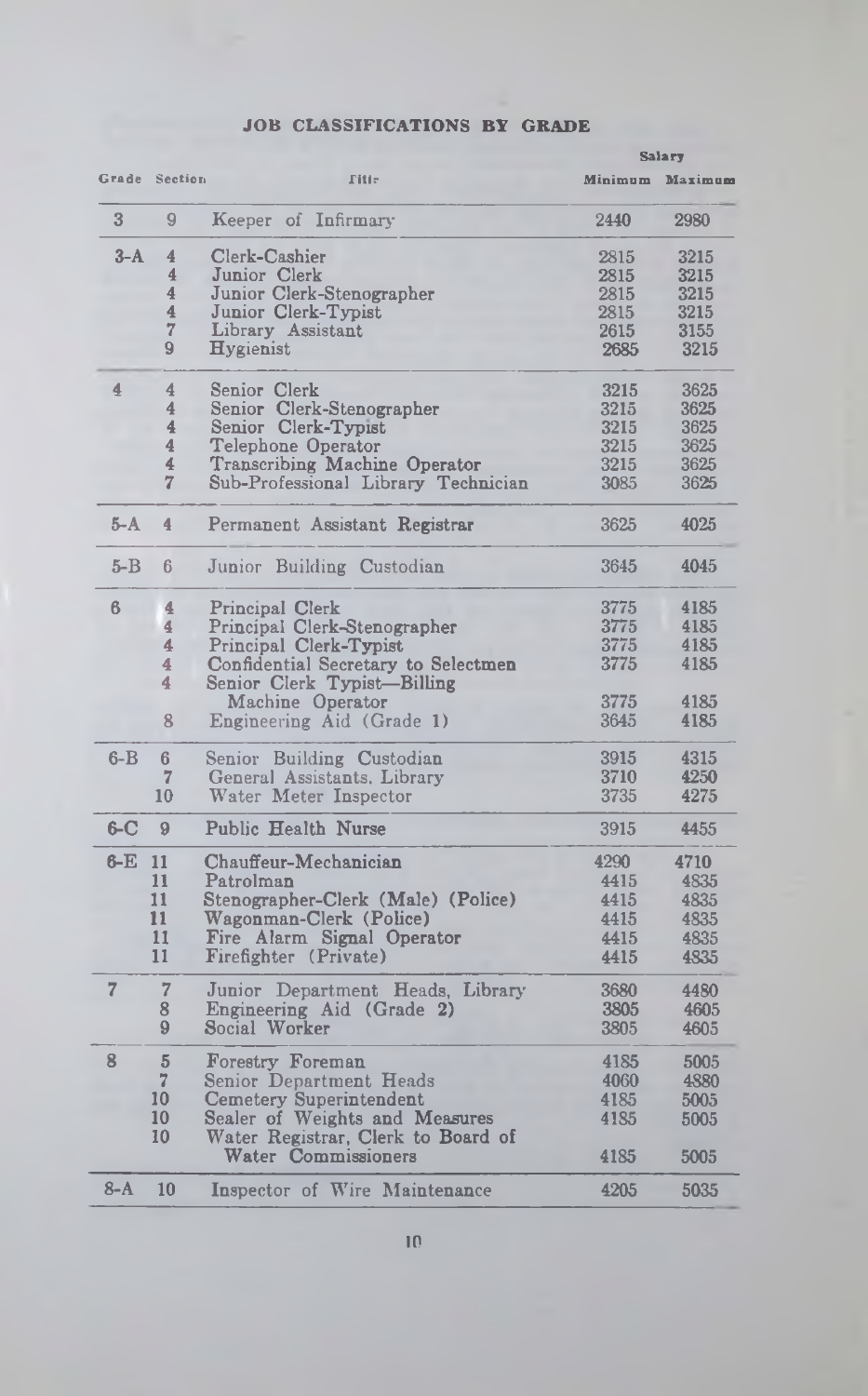| <b>GRADE SECTION</b> |             | TITLE                                                                                                                                                                                                                                  | <b>MINIMUM MAXIMUM</b>                                                                                                                                      |
|----------------------|-------------|----------------------------------------------------------------------------------------------------------------------------------------------------------------------------------------------------------------------------------------|-------------------------------------------------------------------------------------------------------------------------------------------------------------|
| $Group$ $D$          |             | Blacksmith<br>Carpenter<br>Mason<br>Motor Equipment Repairman<br>Sign Painter<br>Storekeeper<br>Timekeeper<br>Water System Maintenance Craftsman                                                                                       | 2.20 per hour<br>2.20 per hour<br>2.20 per hour<br>2.20 per hour<br>2.13 per hour<br>$2.20$ per hour<br>2.20 per hour<br>2.20 per hour                      |
| Group                | E           | Cement Finisher<br>Shovel Operator<br>Foreman (Highway)<br>Foreman (Park)<br>Working Foreman (Cemetery)<br>Working Foreman (Painter)<br>Working Foreman Tree Department<br>Working Foreman (Highway)<br>Working Foreman (Water Service | 2.25 per hour<br>$2.25$ per hour<br>2.25 per hour<br>$2.25$ per hour<br>2.25 per hour<br>$2.25$ per hour<br>2.25 per hour<br>2.25 per hour<br>2.25 per hour |
| Group                | $\mathbf F$ | Water Meter Repair Foreman<br>Working Foreman Carpenter (Parks)                                                                                                                                                                        | 2.42 per hour<br>\$2.37 per hour                                                                                                                            |
| Group                | G           | Motor Equipment Maintenance Foreman<br>Water Construction Foreman                                                                                                                                                                      | 2.58 per hour<br>2.58 per hour                                                                                                                              |

 $S$  a l a  $D'$